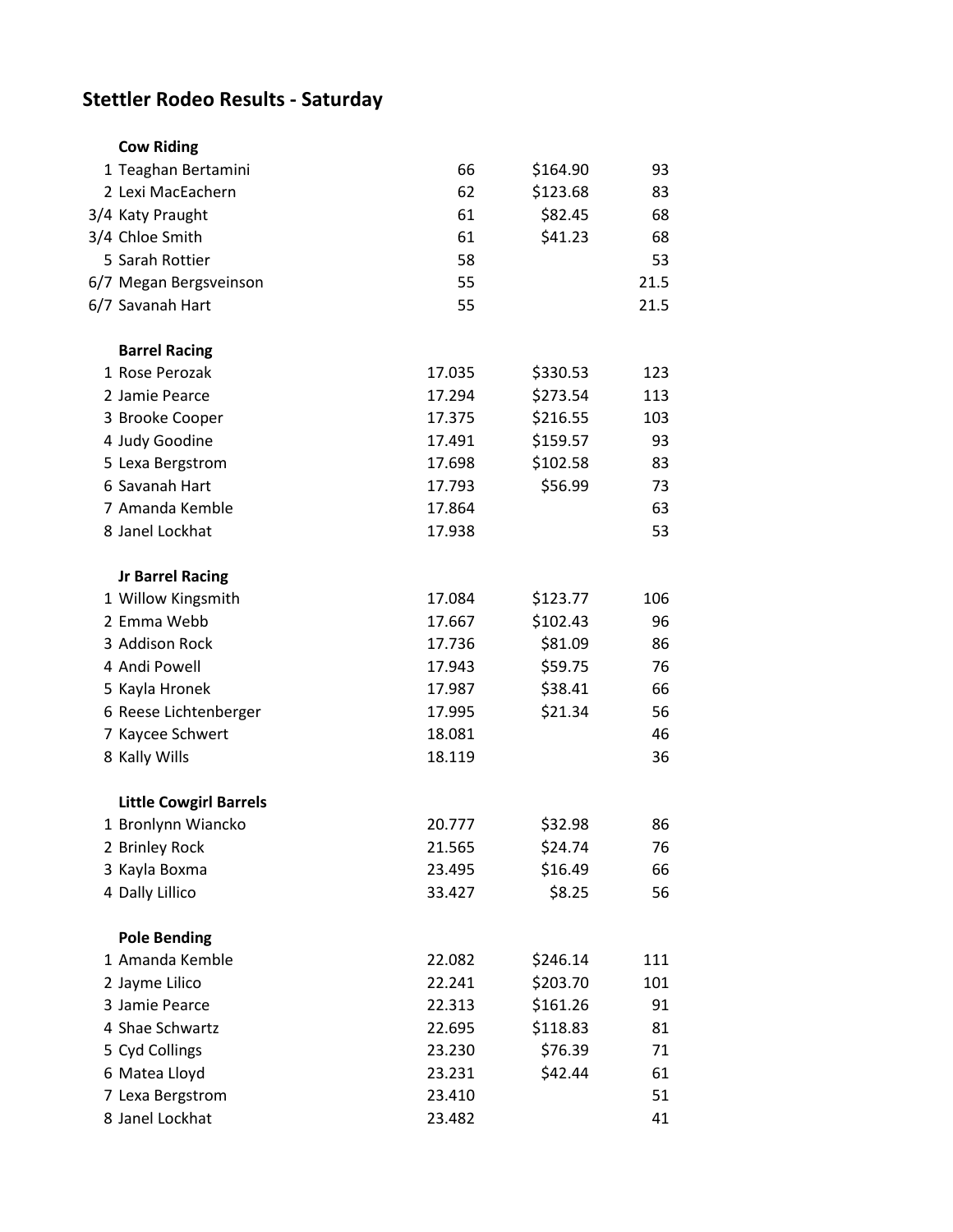| <b>Jr Pole Bending</b>       |        |          |     |
|------------------------------|--------|----------|-----|
| 1 Erika Webb                 | 21.794 | \$115.33 | 104 |
| 2 Izzy Walker                | 22.801 | \$95.45  | 94  |
| 3 Willow Kingsmith           | 22.882 | \$75.56  | 84  |
| 4 Addison Rock               | 23.209 | \$55.68  | 74  |
| 5 Rylee Lichtenberger        | 23.282 | \$35.79  | 64  |
| 6 Brandyn Wiancko            | 23.404 | \$19.89  | 54  |
| 7 Mya Miller                 | 24.421 |          | 44  |
| 8 Hayze Anderson             | 24.544 |          | 34  |
| <b>Little Cowgirls Poles</b> |        |          |     |
| 1 Bronlynn Wiancko           | 27.661 | \$32.98  | 86  |
| 2 Kayla Boxma                | 31.908 | \$24.74  | 76  |
| 3 Ava Boxma                  | 35.980 | \$16.49  | 66  |
| 4 Dally Lillico              | 41.859 | \$8.25   | 56  |
| <b>Goat Tying</b>            |        |          |     |
| 1 Jodi Rowley                | 9.61   | \$155.20 | 92  |
| 2 Shelby Kingsmith           | 10.18  | \$116.40 | 82  |
| 3 Kim Rowley                 | 11.85  | \$77.60  | 72  |
| 4 Blayne Bedard              | 16.45  | \$38.80  | 62  |
| 5 Sarah Archibald            | 20.41  |          | 52  |
| 6 Charlee Derr               | 24.57  |          | 42  |
| <b>Jr Goat Tying</b>         |        |          |     |
| 1 Brandyn Wiancko            | 10.02  | \$81.58  | 96  |
| 2 Emma Webb                  | 10.19  | \$67.51  | 86  |
| 3 Jessica Boxma              | 10.61  | \$53.45  | 76  |
| 4 Kayla Hronek               | 10.93  | \$39.38  | 66  |
| 5 Erika Webb                 | 11.10  | \$25.32  | 56  |
| 6 Addison Rock               | 11.56  | \$14.07  | 46  |
| 7 Rylee Lichtenberger        | 11.74  |          | 36  |
| 8 Hadlee Gaehring            | 14.10  |          | 26  |
| <b>Tie Down Roping</b>       |        |          |     |
| 1 Jennifer Schuk             | 27.32  | \$67.90  | 83  |
| <b>Breakaway Roping</b>      |        |          |     |
| 1 K R Robinson               | 2.69   | \$239.11 | 110 |
| 2 Shelby Kingsmith           | 3.21   | \$197.88 | 100 |
| 3 Matea Lloyd                | 3.36   | \$156.66 | 90  |
| 4 Tess Thurston              | 4.71   | \$115.43 | 80  |
| 5 Lawrie Saunders            | 5.00   | \$74.21  | 70  |
| 6 Katie Keates               | 5.15   | \$41.23  | 60  |
| 7 Brittany Schuk             | 6.56   |          | 50  |